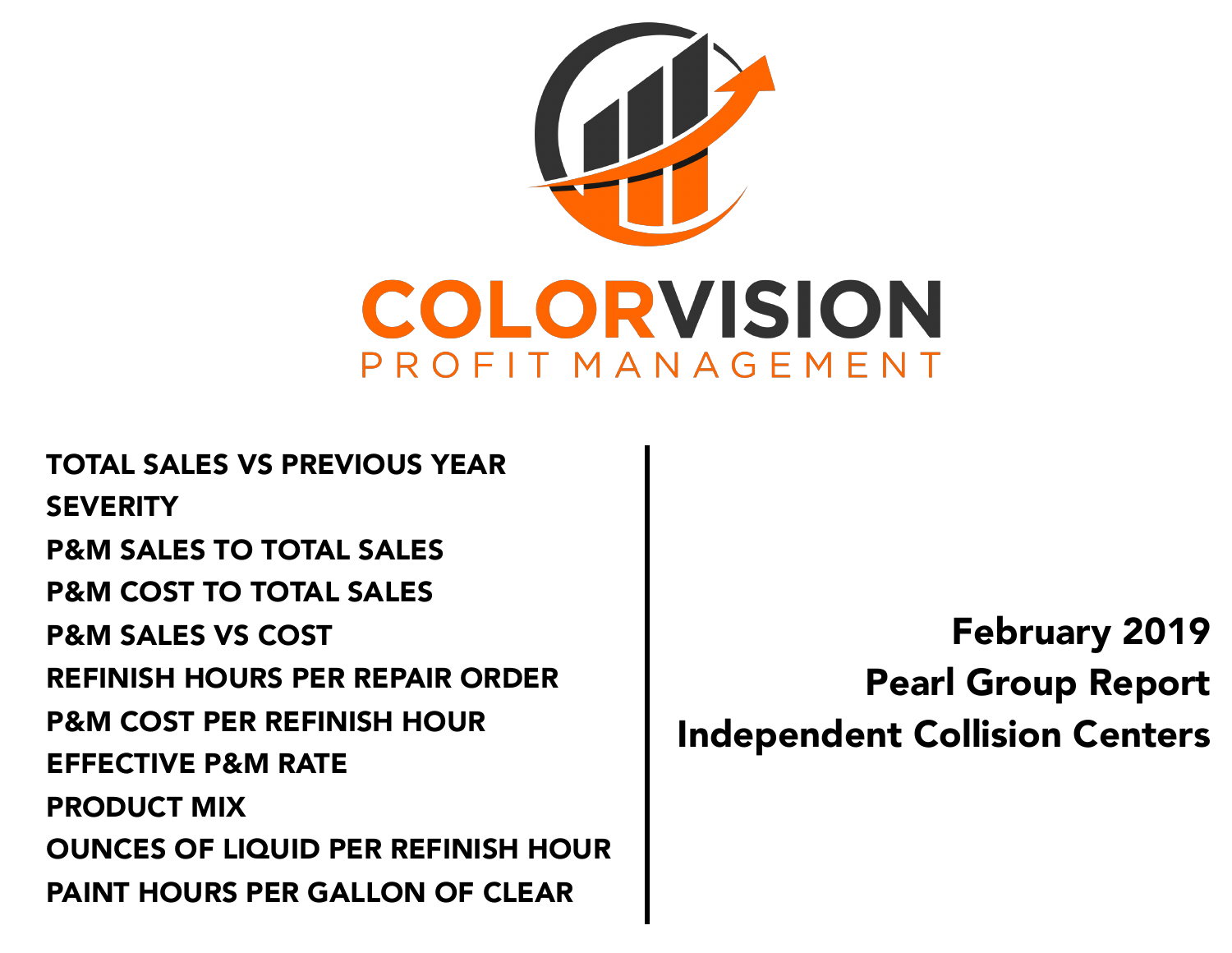#### YTD GROSS SALES & RO COUNT GROWTH VS PRIOR PERIOD

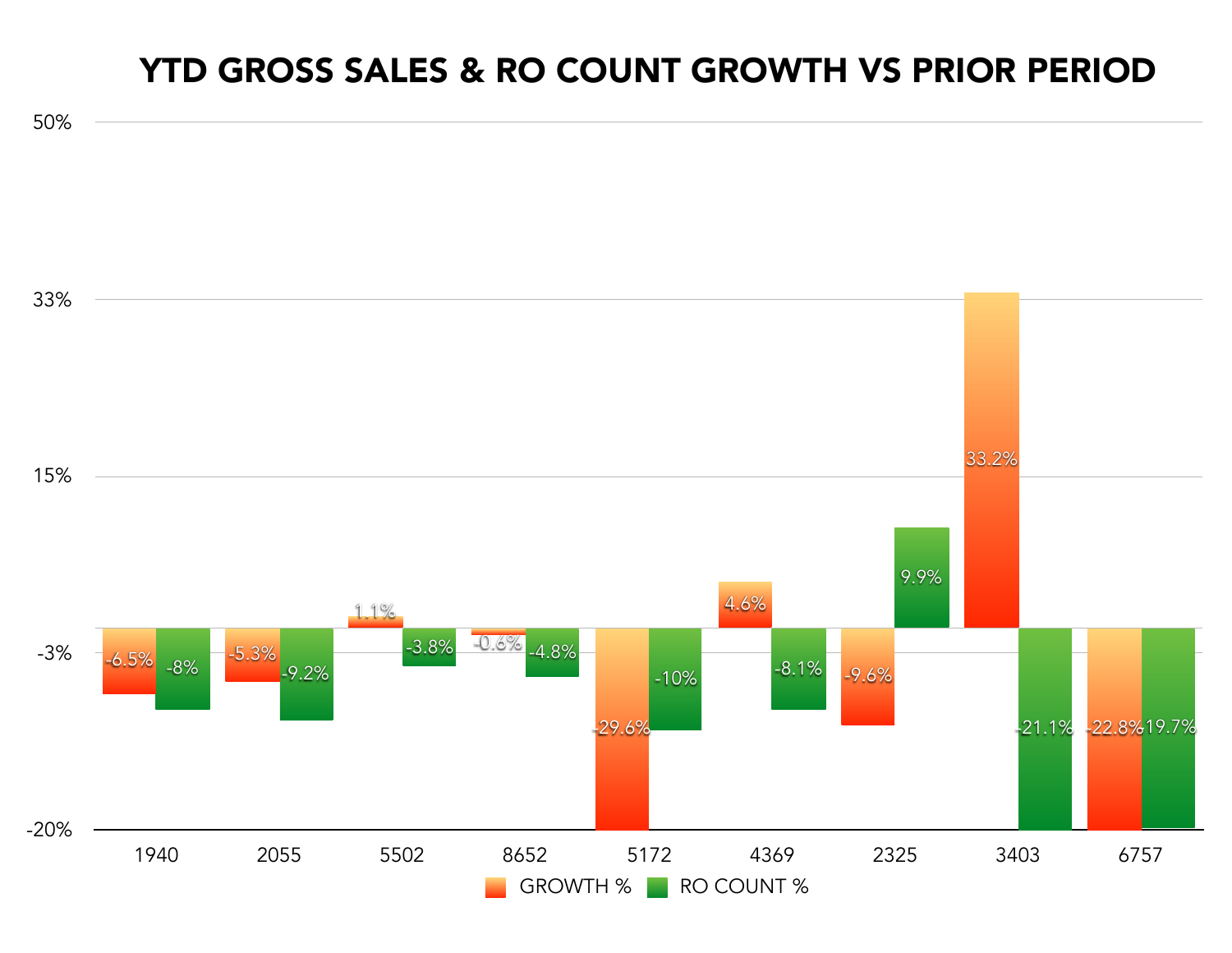## YTD SEVERITY

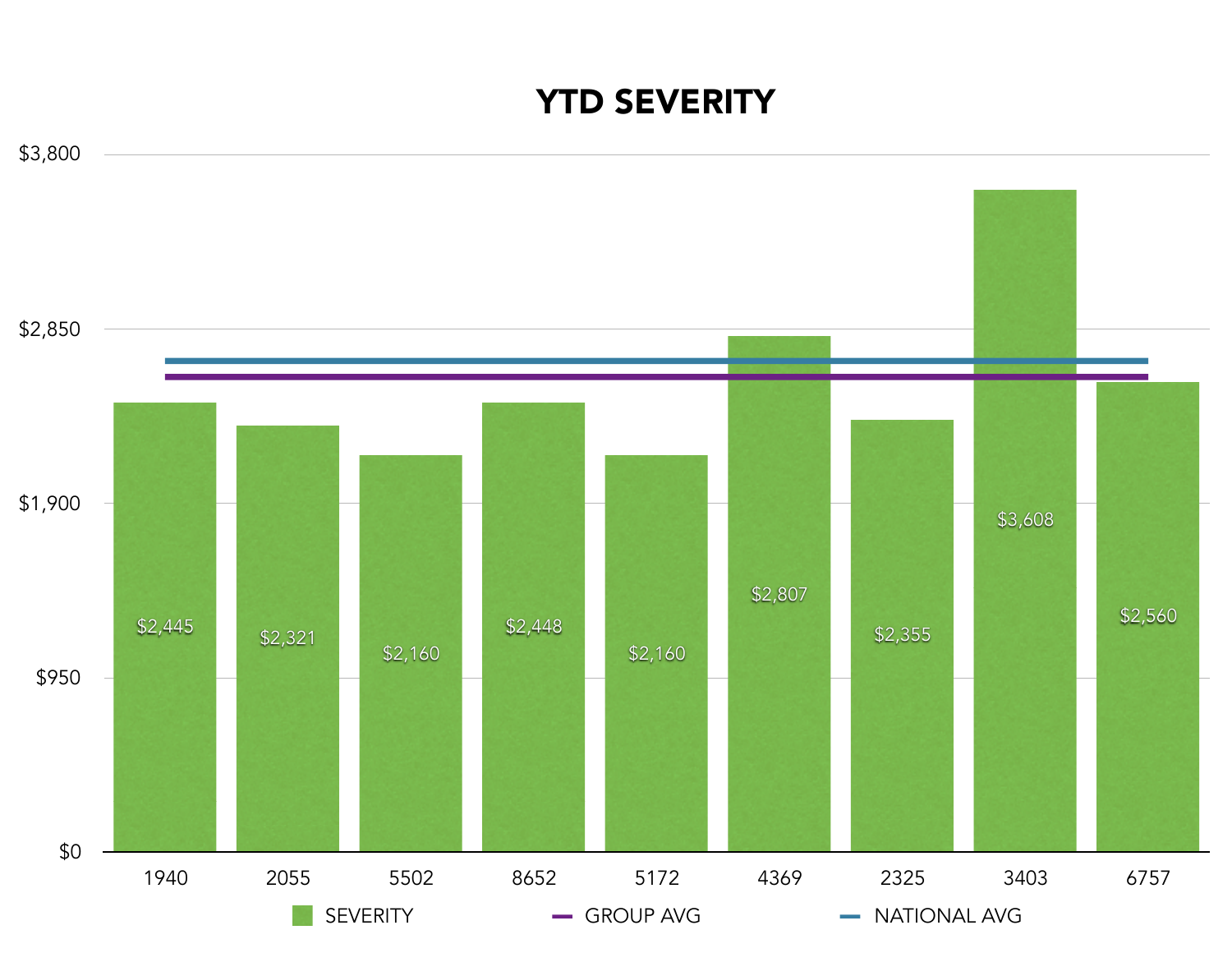#### YTD P&M SALES % TO TOTAL SALES

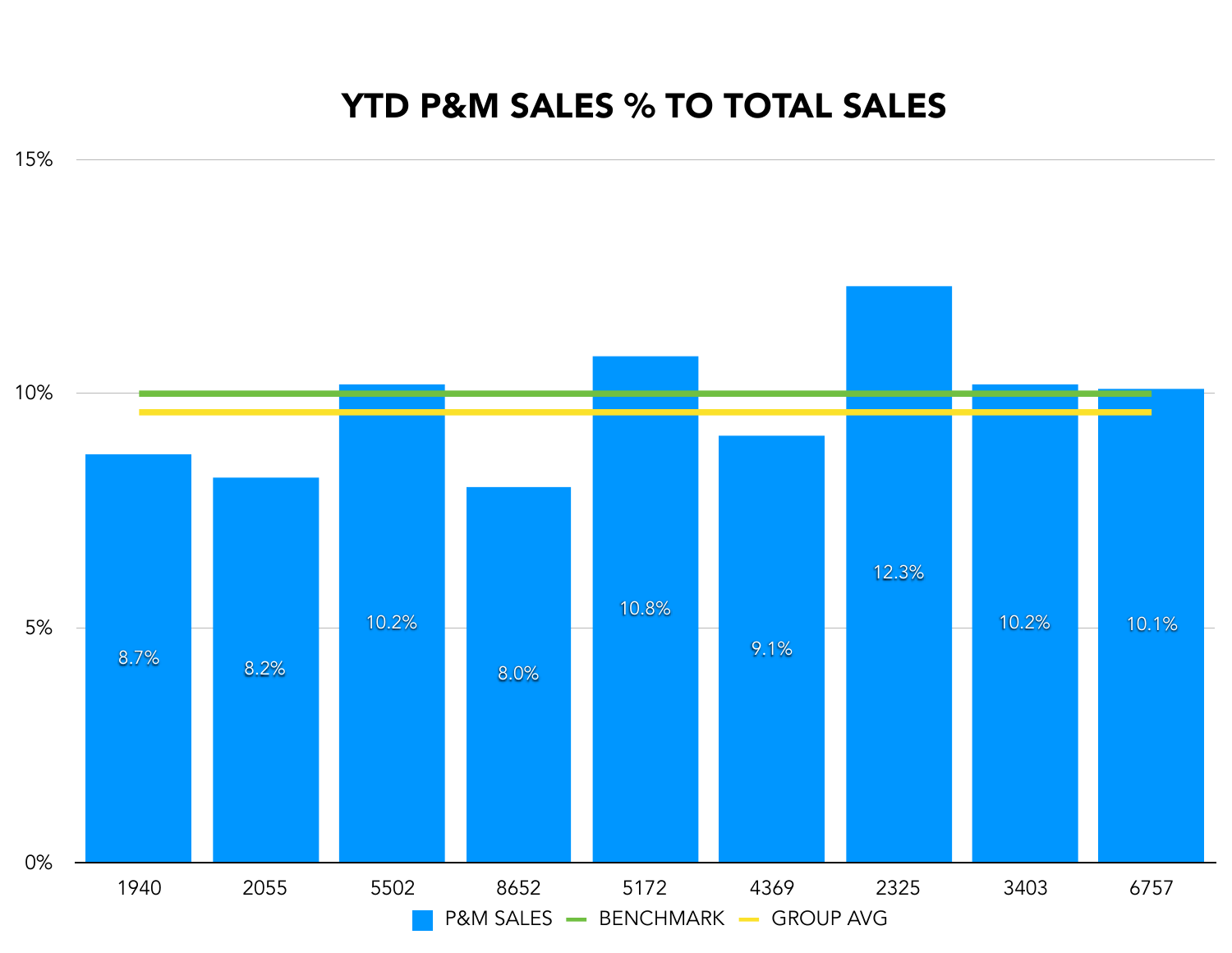0% 2% 4% 6% 8% 10% 8.0% 5.5% 5.8% 5.2% 8.6% 5.8% 5.7% 4.4% 4.4%

1940 2055 5502 8652 5172 4369 2325 3403 6757

P&M COST - BENCHMARK - GROUP AVG

# YTD COST % TO TOTAL SALES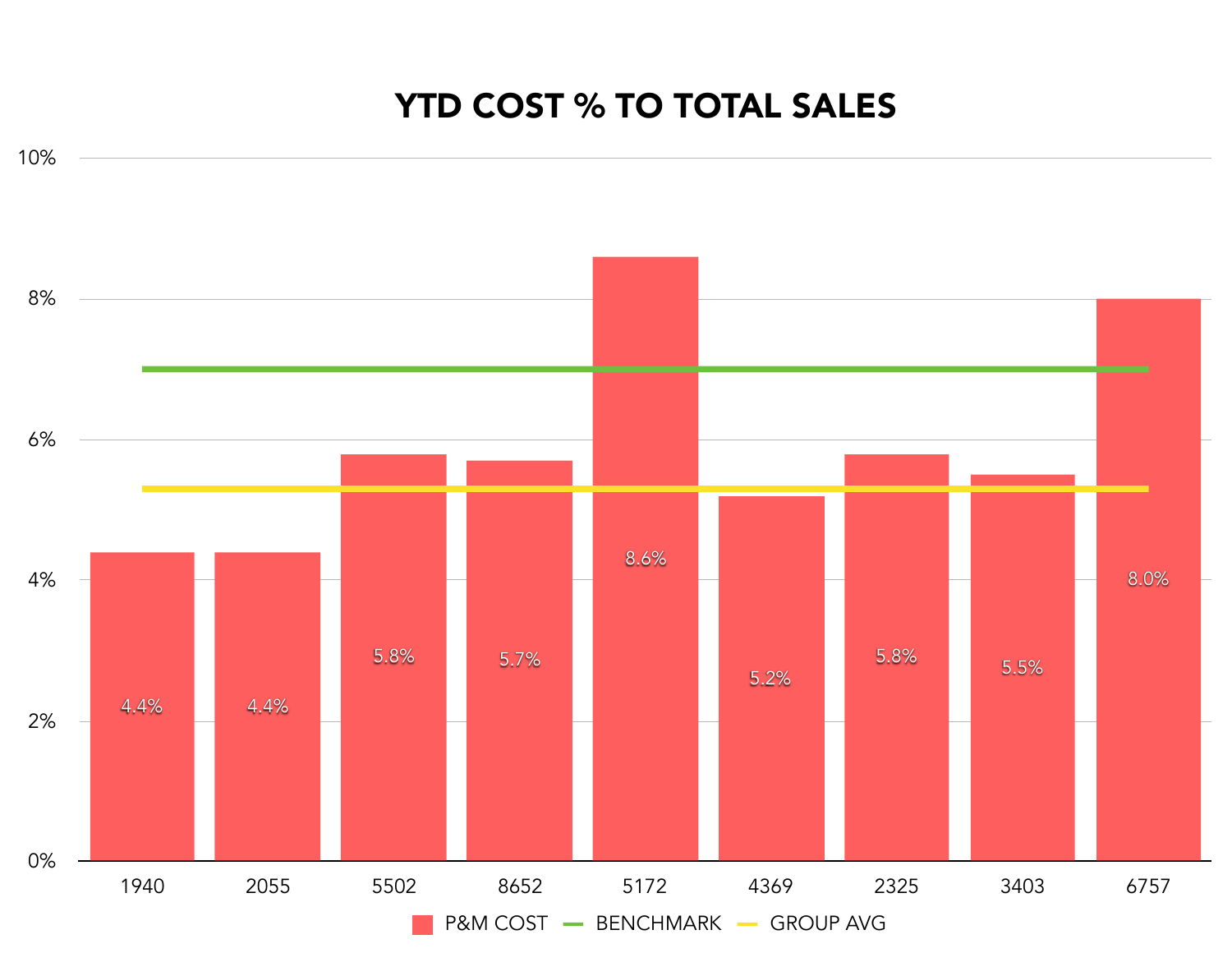#### YTD P&M SALES VS COST

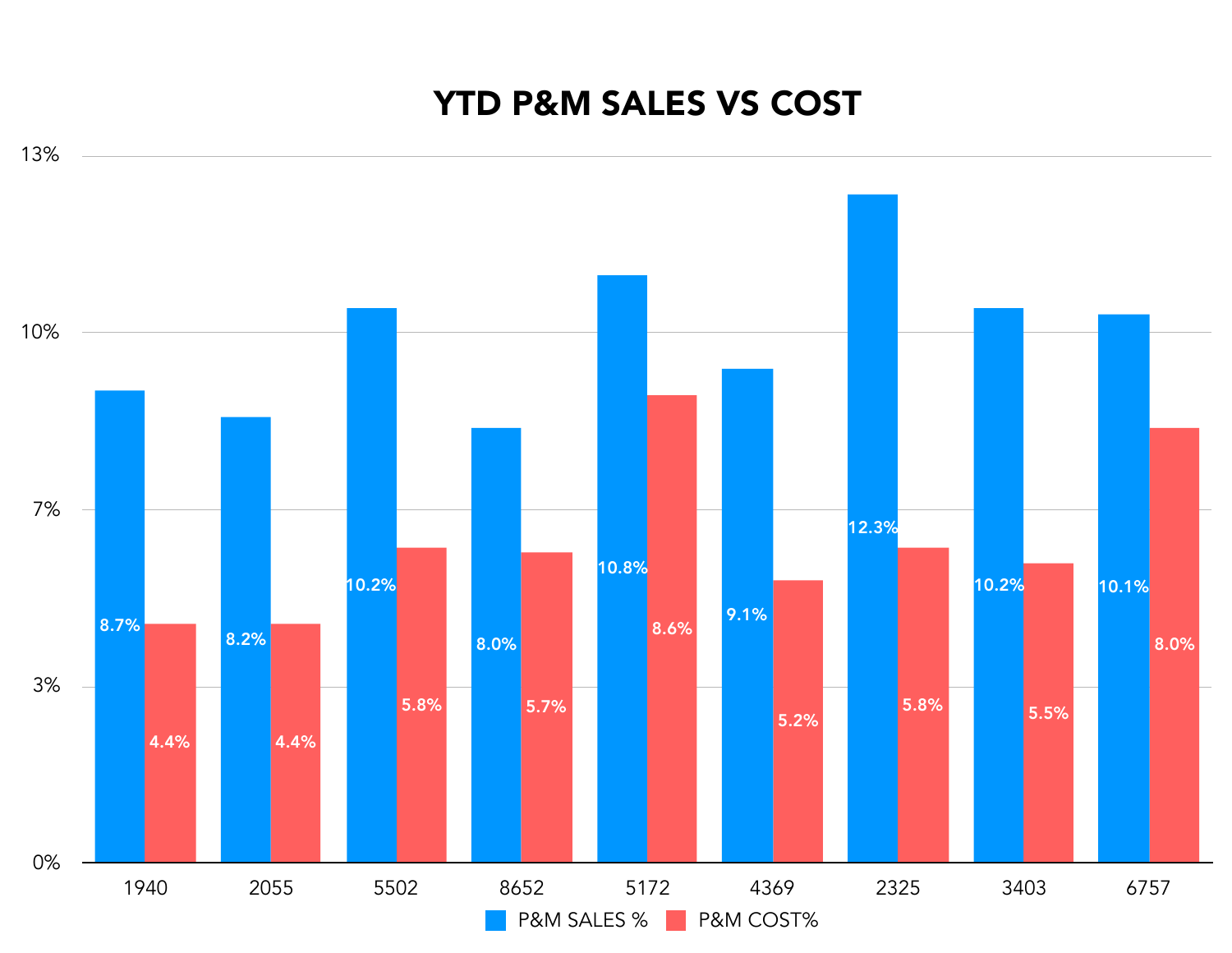### YTD REFINISH HOURS PER REPAIR ORDER

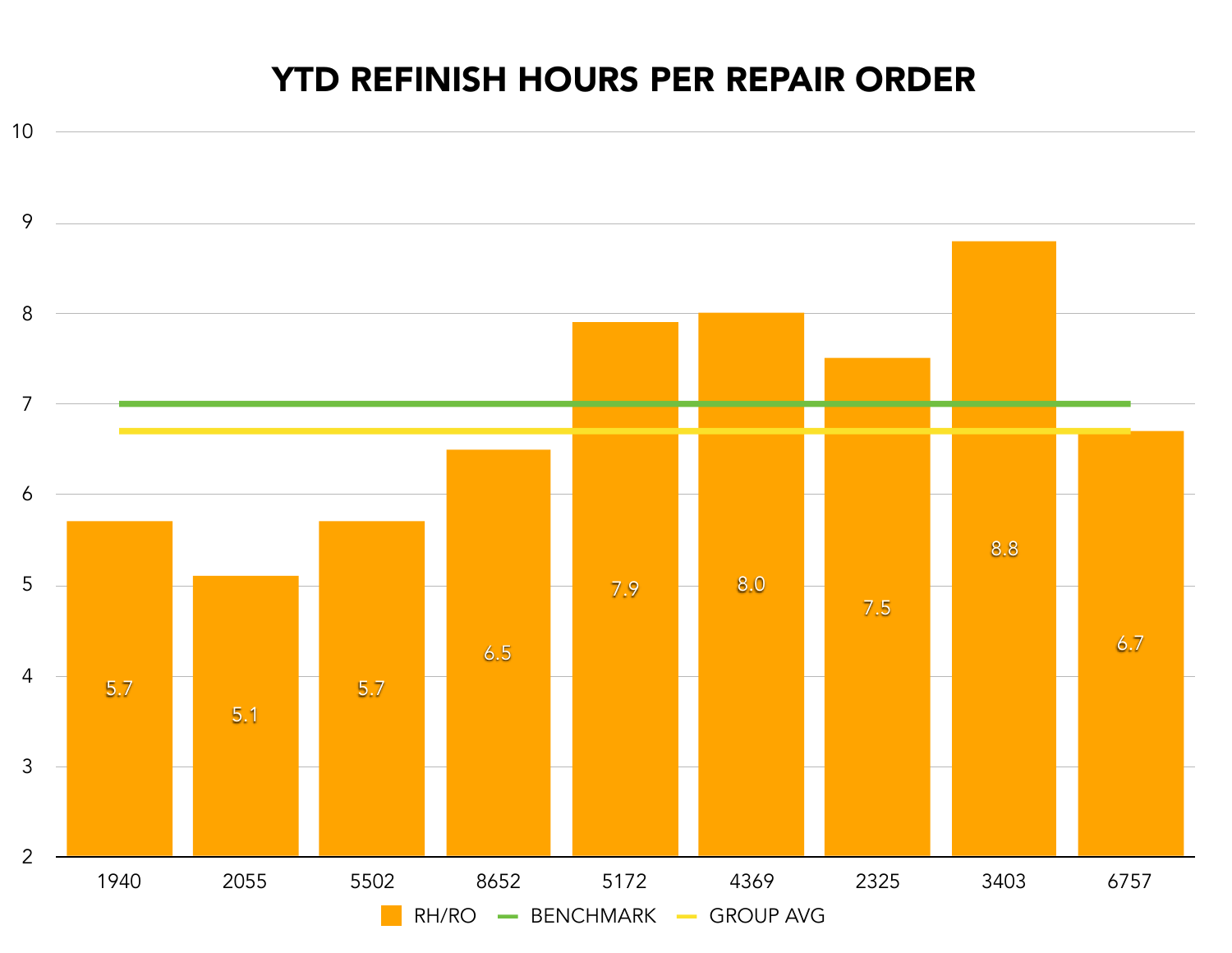#### YTD PAINT AND MATERIAL COST PER REFINISH HOUR

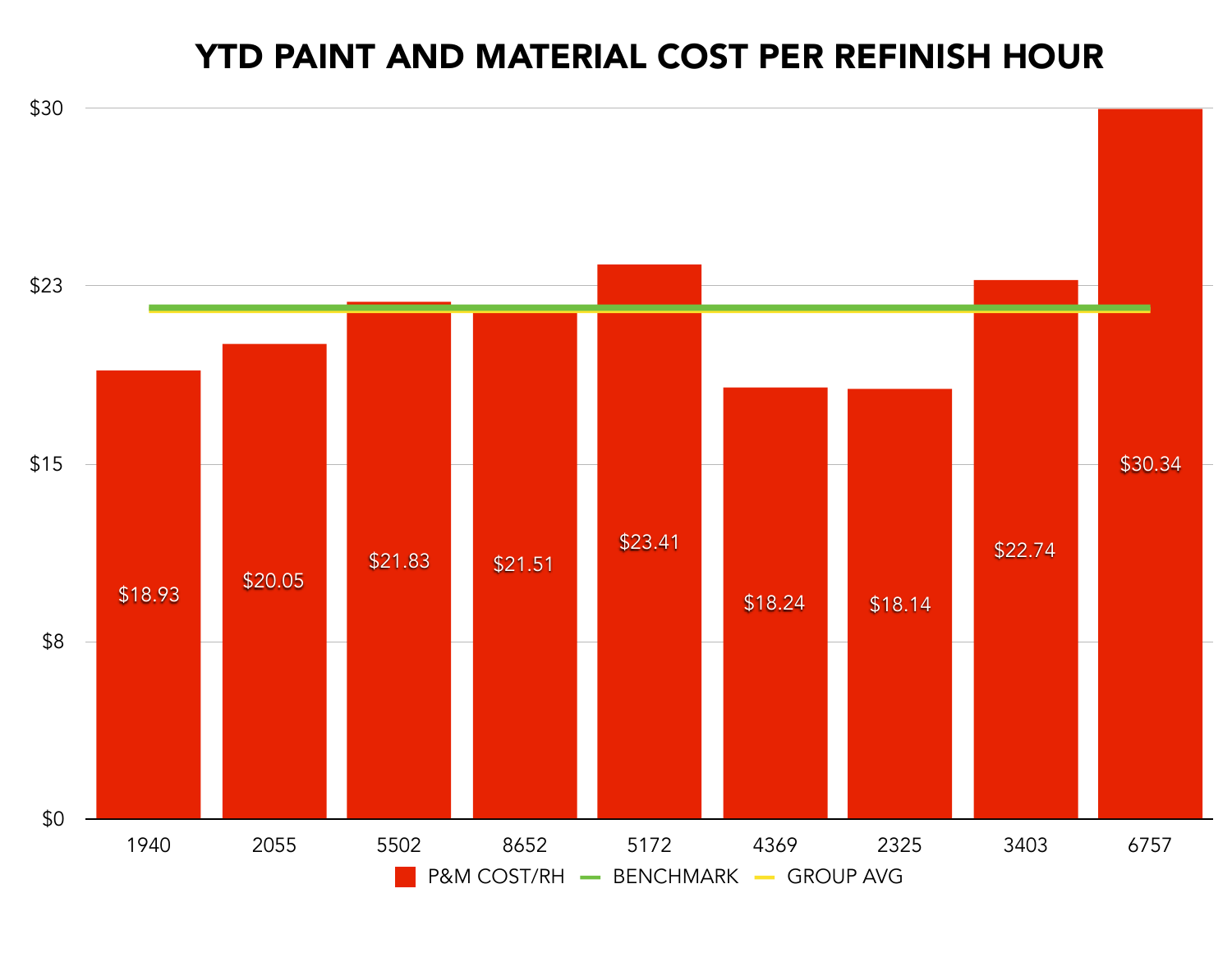### YTD EFFECTIVE P&M RATE

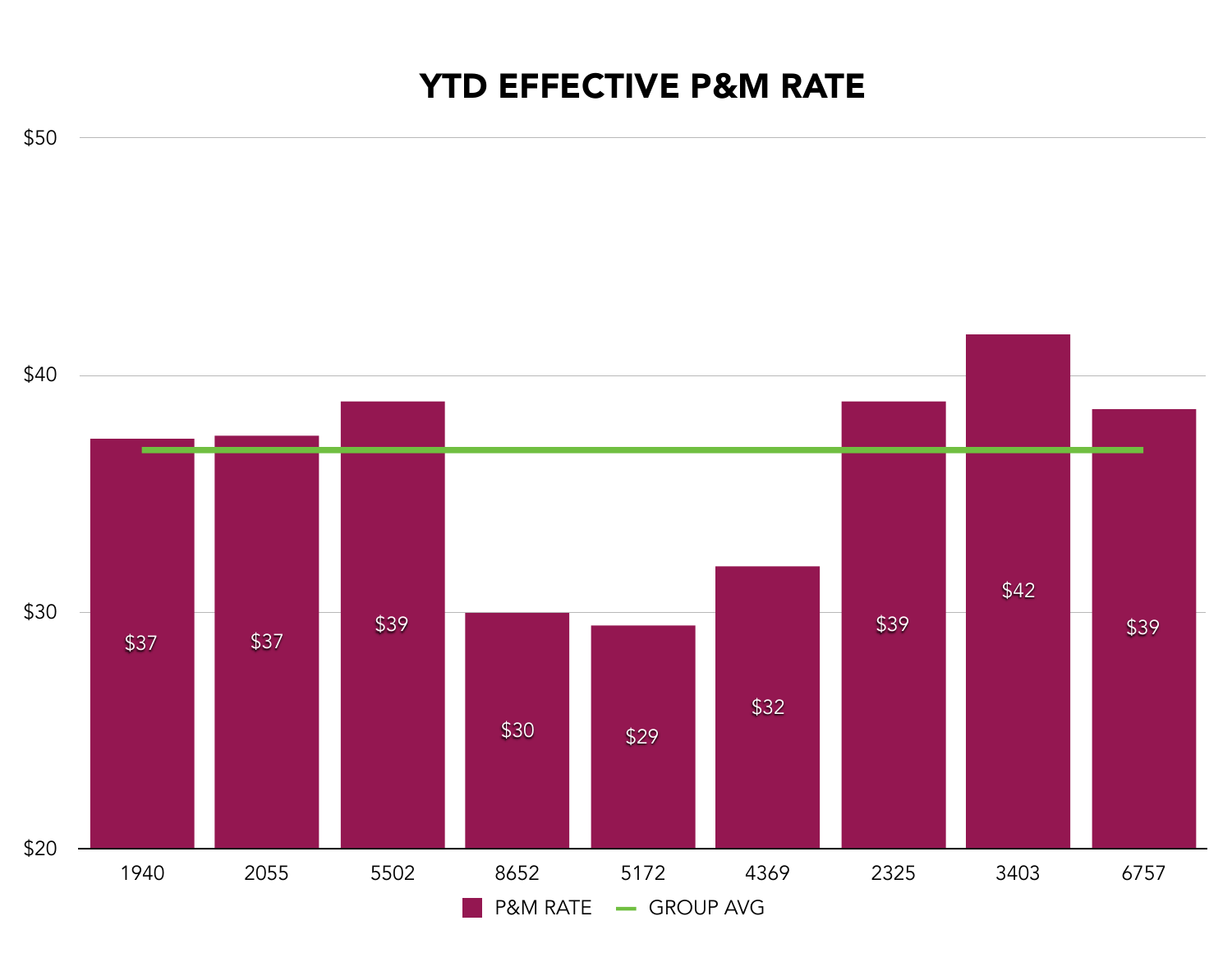# YTD GROUP PRODUCT MIX

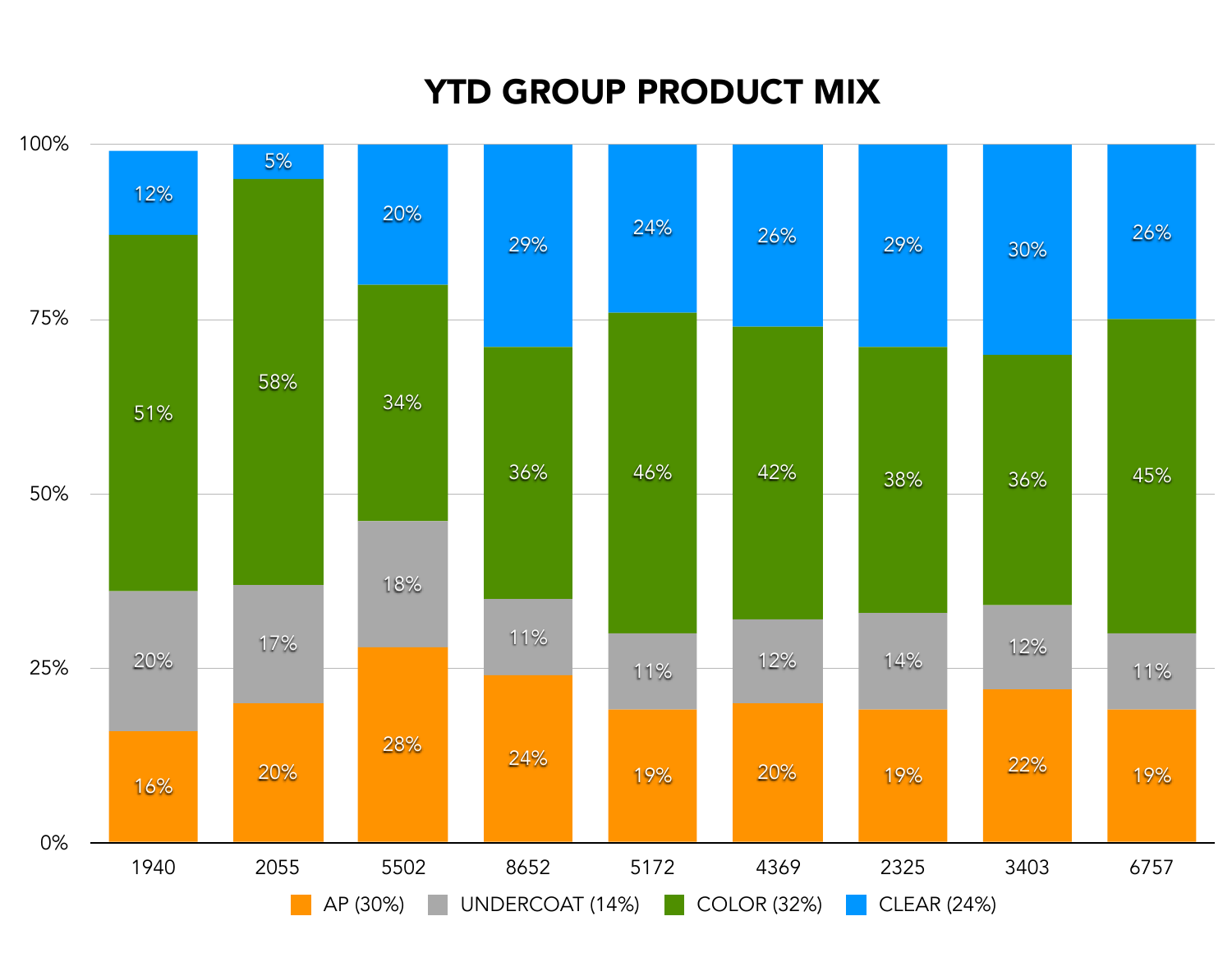### YTD OUNCES OF LIQUID PER REFINISH HOUR